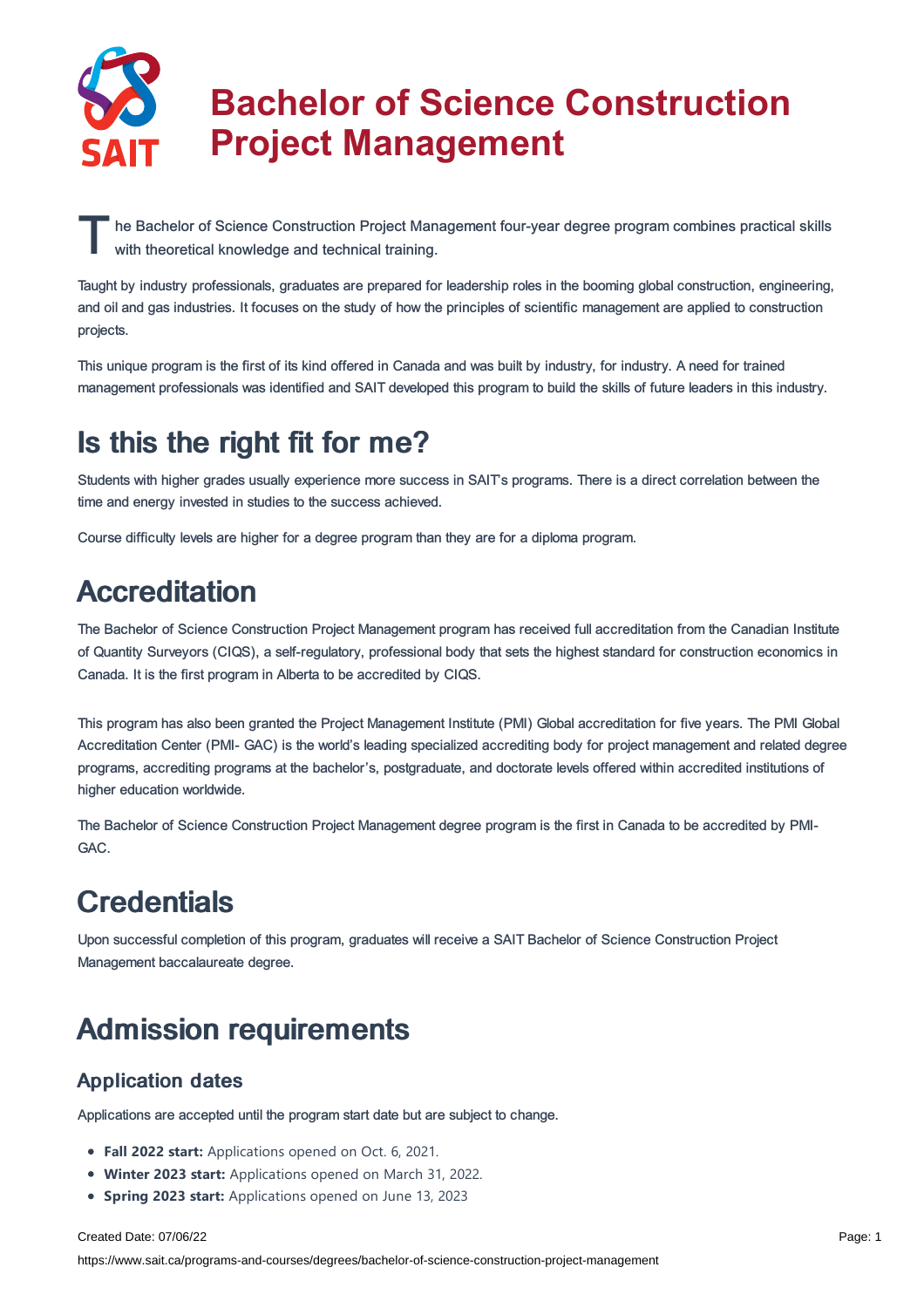## Program requirements

Applicants must meet **one** of the following (or equivalent), as well as the English Proficiency requirement.

- 1. An overall minimum average of 70% in the following courses or equivalents:
	- Math 30-1, AND,
	- English Language Arts 30-1, AND,
	- o two courses from Group A, AND,
	- one course from Group A or B.

| <b>Group A (academics)</b> | Group B (other) (five credits)                                                              |  |  |  |
|----------------------------|---------------------------------------------------------------------------------------------|--|--|--|
| Mathematics 31             | Art 30 or 31                                                                                |  |  |  |
| Biology 30                 | Drama 30                                                                                    |  |  |  |
| Chemistry 30               | Music 30 (choral, instrumental, general)                                                    |  |  |  |
| Physics 30                 | Physical Education 30                                                                       |  |  |  |
| Science 30                 | Religion 35                                                                                 |  |  |  |
|                            | Social Studies 30-1                                                                         |  |  |  |
|                            | Social Studies 30-2                                                                         |  |  |  |
|                            | One language 30                                                                             |  |  |  |
|                            | Another five-credit Grade 12 subject or a combination of two three-credit grade 12 subjects |  |  |  |
|                            | Five credits of advanced career and technology courses                                      |  |  |  |

2. A two-year diploma or a bachelor's degree from an accredited post-secondary institution, with a minimum 2.3 cumulative GPA (67% or C+) and completion of English 30-1 and Math 30-1 or Math 30-2 or equivalents.

All applicants must demonstrate English language [proficiency](https://www.sait.ca/admissions/before-you-apply/english-proficiency) prior to admission, including students educated in Canada.

SAIT accepts high school course [equivalents](https://www.sait.ca/admissions/before-you-apply/high-school-course-equivalencies) for admission. If you don't meet the requirements, consider Academic [Upgrading.](https://www.sait.ca/programs-and-courses/academic-upgrading)

SAIT evaluates international documents for admissions. After you've applied, consider our [international](https://www.sait.ca/admissions/after-you-apply/international-document-assessment) document assessment service if your education is from outside of Canada.

## Direct entry: four-step process

**Step 1:** Read the program information to see the qualities needed for student success.

**Step 2:** Ensure that you meet all of the admission requirements listed above.

**Step 3:** [Apply](https://www.sait.ca/admissions/apply) to Bachelor of Science Construction Project [Management](https://www.sait.ca/admissions/after-you-apply/transcripts-and-supporting-documents) and submit your transcripts and/or anticipated final grades.

Admission will be extended on a first-qualified, first-offered basis until the program is full.

**Step 4:** Find out how to monitor your [application](https://www.sait.ca/admissions/after-you-apply/tracking-your-application) status.

## Communication during admission

Email is the primary source of communication during the selection process. Ensure your personal email account is managed appropriately to receive our emails, files and communications. We recommend you add the [construction.advising@sait.ca](https://sait.camailto:business.advising@sait.ca)

#### Created Date: 07/06/22

https://www.sait.ca/programs-and-courses/degrees/bachelor-of-science-construction-project-management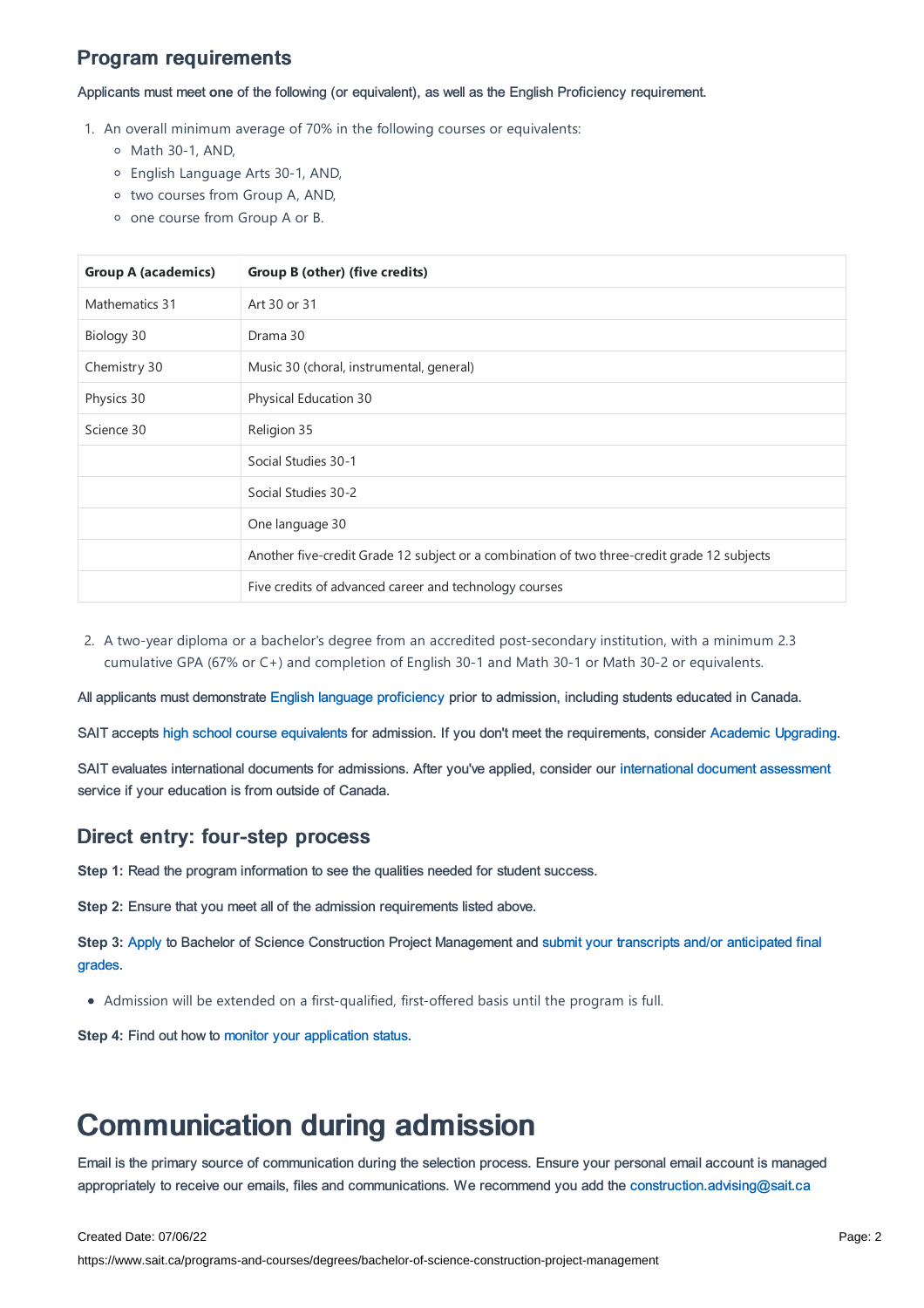domain to your safe senders' list or you risk missing critical email messages.

# Costs 2022/23

## Domestic tuition and fees

#### Cost per credit: \$216

| Year           | <b>Number of semesters</b> | <b>Tuition fees</b> | <b>SAIT fees</b> | Saitsa fees* | <b>Total</b> |
|----------------|----------------------------|---------------------|------------------|--------------|--------------|
|                | $\overline{2}$             | \$6,480             | \$916            | \$553        | \$7,949      |
|                | 2                          | \$6,480             | \$916            | \$553        | \$7,949      |
| 3              | 3                          | \$7,128             | \$1,065          | \$698.50     | \$8,891.50   |
| $\overline{4}$ | 2                          | \$6,480             | \$916            | \$553        | \$7,949      |

## International tuition and fees

Cost per credit: \$691.33

| Year           | <b>Number of semesters</b> | <b>Tuition fees</b> | <b>SAIT fees</b> | Saitsa fees* | <b>Total</b> |
|----------------|----------------------------|---------------------|------------------|--------------|--------------|
|                | 2                          | \$20,739.90         | \$916            | \$553        | \$22,208.90  |
| 2              | $\overline{2}$             | \$20,739.90         | \$916            | \$553        | \$22,208.90  |
| 3              | 3                          | \$22,813.89         | \$1,065          | \$698.50     | \$24,577.39  |
| $\overline{4}$ | $\overline{2}$             | \$20,739.90         | \$916            | \$553        | \$22,208.90  |

\*Maximum fee. Actual fees may be less and are based on the number of credits a student takes per semester and whether they opt-out of health and dental benefits.

## SAIT fees

- Campus athletic and recreation fee: \$196 Year 3: \$245
- Universal transit pass (Upass): \$320
- Student support fee: \$200
	- Year 3: \$250
- Student technology fee: \$200
	- Year 3: \$250

## Saitsa fees

## Student Association fee

Maximum: \$436.50

This is the maximum amount the student will pay. Actual fees may be less and are based on the number of credits the students take per semester.

## Health and dental fees

- Health plan: \$127
- Dental plan: \$135

Created Date: 07/06/22